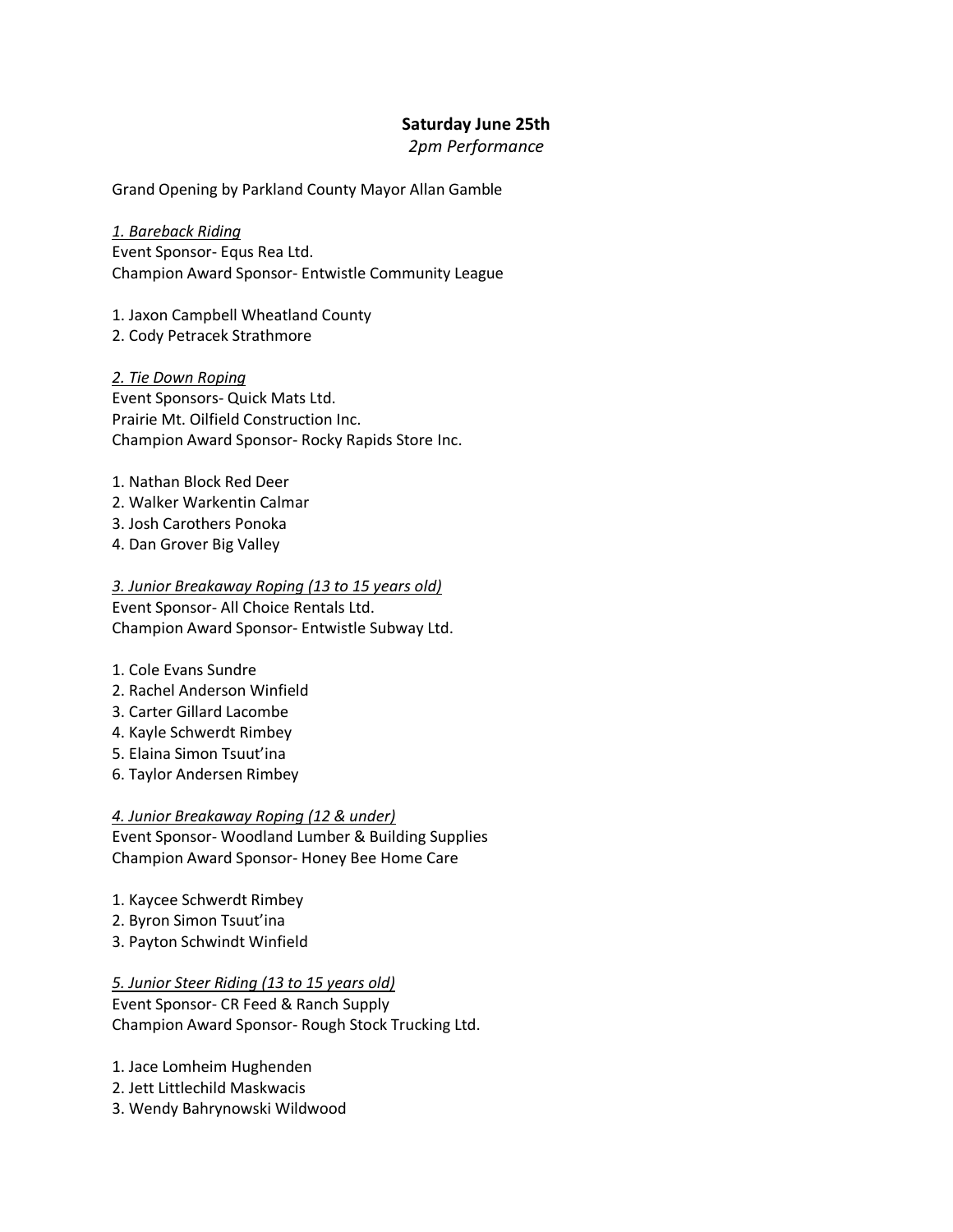4. Wyatt Wiancko Castor

5. Alex Smith Edson

*6. Junior Steer Riding (7 to 12 years old)*

Event Sponsor- Evansburg Inn Champion Award Sponsor- Tuff R Panels

1. Byron Simon Tsuut'ina

INTERMISSION

Best dressed 6 & under Lil' Cowboys & Cowgirls Chicken & Pig Scrambles (12 & under)

*7. Ladies Barrel Racing* Event Sponsor- UFA Co-operative Ltd. Champion Award Sponsor- JAG Ranch

- 1. Annie Stewart Stettler
- 2. Zoe Pederson Red Deer
- 3. Lindsey Kuefler Westerose
- 4. Trina Banks Wetaskiwin
- 5. Carmen Francisco Water Valley
- 6. Laura Wilson Ponoka
- 7. Tamara Bonnett Ponoka
- 8. Debbie Wilson Ponoka
- 9. Tori Ostashek Hinton
- 10. Jayme Lillico Stettler
- 11.Chelsea Harris Ponoka
- 12. Katie Robinson Ponoka
- 13.Tiffany Herron Water Valley
- 14. Rett Evarts Camp Creek
- 15.Morgan Mushinski Clive
- 16.Kobi Steenbergen Alhambra
- 17.Lacey Terpsma Alhambra
- 18.Ashton Ewasiuk Clive
- 19.Elyse Terpsma Alhambra

#### *8. Junior Barrel Racing (13 to 15 years old)*

Event Sponsor- Stetson Motors 2010 Ltd. Champion Award Sponsor- Harke's Quarter Horses

- 1. Kayle Schwerdt Rimbey
- 2. Maria Gillard Lacombe
- 3. Caitlyn Walker Rimbey
- 4. Rachel Anderson Winfield
- 5. Grace Brouilette Bluffton
- 6. Elaina Simon Tsuut'ina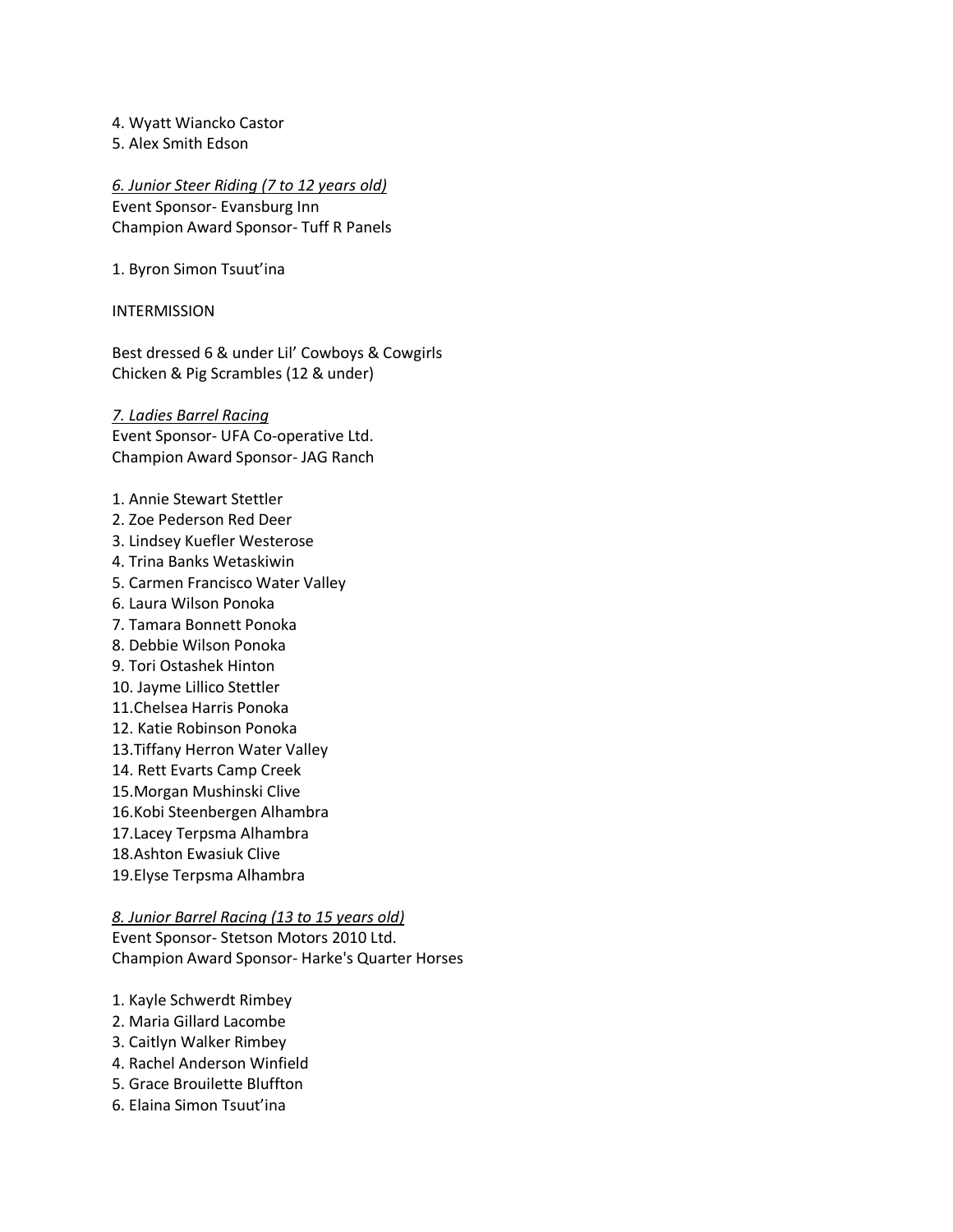#### 7. Tacie Tuck Rocky Mtn. House

*9. Peewee Barrel Racing (12 & under)* Event Sponsor- Pembina Valley & District Lions Club Champion Award Sponsor- Claire's V & S

- 1. Payton Schwindt Winfield
- 2. Kyler Schwerdt Rimbey
- 3. Braelyn Avery Ponoka
- 4. Lily McLellan Rocky Mtn. House
- 5. Kaycee Schwerdt Rimbey

*10. Saddle Bronc Riding* Event Sponsors- Hansdown Liquor Team Auctions-Sekura Champion Award Sponsor- Parkland County

- 1. Chad Garbiar Fort Saskatchewan
- 2. Luke Moulton Alix
- 3. Kyle Meston Donalda

WHISKEY RACE (18 & OVER) Event Sponsor- Trach Rodeo Ltd.

*11. Team Roping* Event Sponsors- Bald Eagle Plumbing and Heating Ltd. Servus Credit Union Ltd. Champion Award Sponsors- Route 16/22 Tire & Mechanical Parkland County

- 1. Neil Thorsteinson & Jace Thorsteinson Botha
- 2. Corbin Gillard & Carter Gillard Lacombe
- 3. Ty Willows & Quinn Dorchester Westerose
- 4. Corey Anderson & Rachel Anderson Winfield
- 5. Quaid Wolfe & Lane Wolfe Maskwacis
- 6. Lane Wedman & Jake Wedman Edmonton
- 7. Laura Wilson & Robert Wilson Ponoka
- 8. Clay Puddifant & Trevor Sawyer Eckville
- 9. Walker Warkentin & Ty Gordan Calmar
- 10. Kyle Keates & Scott Heidt Winfield/Eckville
- 11.Kobi Steenbergen & Josh Carothers Alhambra/Ponoka
- 12.Kevin Marcinek & Greg Ricardo Caroline/Strathmore

### *12. Ladies Cow Riding*

Event Sponsor- Wighty's Tire & Mechanical Inc. Champion Award Sponsor- On a Whim

1. Seana Rousseau Sylvan Lake